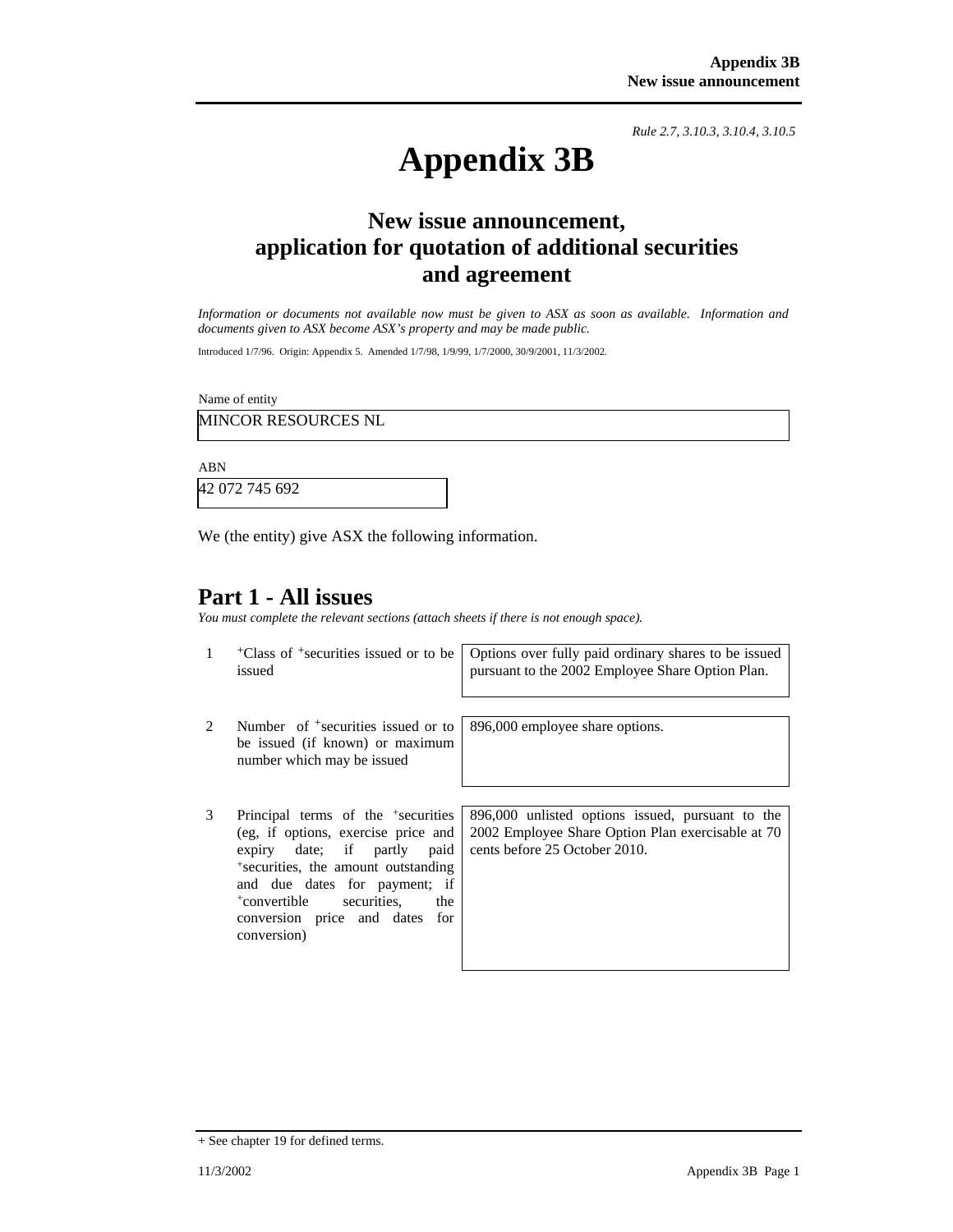| 4 | Do the <sup>+</sup> securities rank equally in all<br>respects from the date of allotment<br>with an existing +class of quoted<br>*securities?<br>If the additional securities do not<br>rank equally, please state:<br>the date from which they do<br>which<br>the<br>extent<br>$\mathsf{to}$<br>they<br>participate for the next dividend,<br>(in<br>the<br>case<br>of<br>a<br>trust.<br>distribution) or interest payment<br>the extent to which they do not<br>rank equally, other than<br>in<br>relation to the next dividend. | Yes                                                            |                                      |
|---|-------------------------------------------------------------------------------------------------------------------------------------------------------------------------------------------------------------------------------------------------------------------------------------------------------------------------------------------------------------------------------------------------------------------------------------------------------------------------------------------------------------------------------------|----------------------------------------------------------------|--------------------------------------|
|   | distribution or interest payment                                                                                                                                                                                                                                                                                                                                                                                                                                                                                                    |                                                                |                                      |
| 5 | Issue price or consideration                                                                                                                                                                                                                                                                                                                                                                                                                                                                                                        | Exercise price per option 70 cents.                            |                                      |
| 6 | Purpose of the issue<br>(If issued as consideration for the<br>acquisition of assets, clearly identify<br>those assets)                                                                                                                                                                                                                                                                                                                                                                                                             | Options issued pursuant to 2002 Employee Share<br>Option Plan. |                                      |
| 7 | Dates of entering <sup>+</sup> securities into<br>uncertificated holdings or despatch<br>of certificates                                                                                                                                                                                                                                                                                                                                                                                                                            | 25 October 2005.                                               |                                      |
|   |                                                                                                                                                                                                                                                                                                                                                                                                                                                                                                                                     |                                                                |                                      |
|   |                                                                                                                                                                                                                                                                                                                                                                                                                                                                                                                                     | Number                                                         | +Class                               |
| 8 | Number<br><sup>+</sup> class<br>of<br>and<br>all<br>*securities<br>quoted<br><b>ASX</b><br>on<br>(including the securities in clause<br>2 if applicable)                                                                                                                                                                                                                                                                                                                                                                            | 194 663 005                                                    | Fully<br>ordinary<br>paid<br>shares. |

<sup>+</sup> See chapter 19 for defined terms.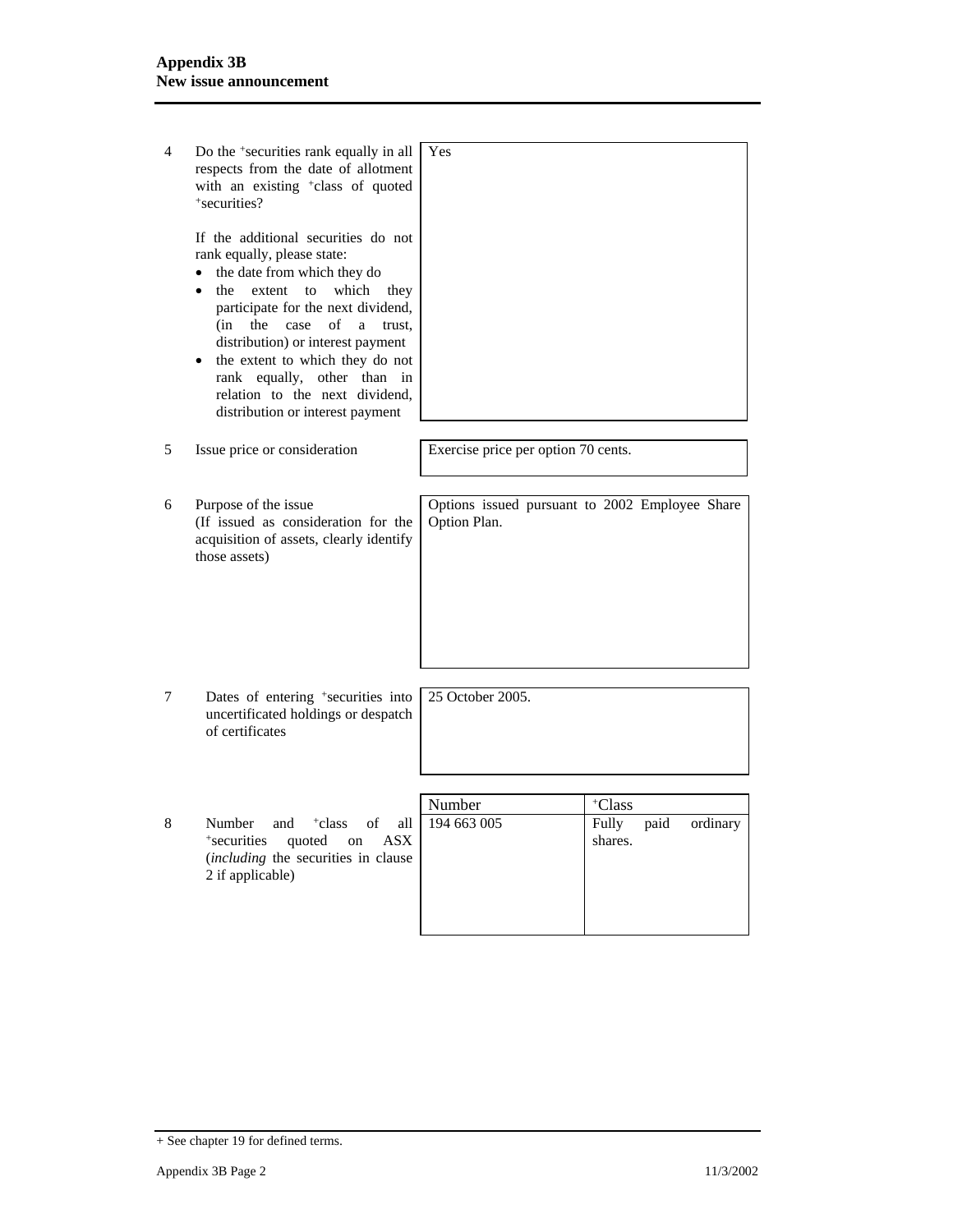|    |                                                                                                | Number    | +Class                  |
|----|------------------------------------------------------------------------------------------------|-----------|-------------------------|
| 9  | of<br>Number<br>and <sup>+</sup> class<br>all                                                  | 896 000   | Options issued pursuant |
|    | *securities not quoted on ASX                                                                  |           | to the 2002 Employee    |
|    | <i>(including the securities in clause)</i>                                                    |           | Option<br>Plan<br>Share |
|    | 2 if applicable)                                                                               |           | exercisable at 70 cents |
|    |                                                                                                |           | and expiring on 25      |
|    |                                                                                                |           | October 2010.           |
|    |                                                                                                |           |                         |
|    |                                                                                                | 1 254 000 | Options issued pursuant |
|    |                                                                                                |           | to the 2002 Employee    |
|    |                                                                                                |           | Option<br>Share<br>Plan |
|    |                                                                                                |           | exercisable at 84 cents |
|    |                                                                                                |           | and expiring<br>on 6    |
|    |                                                                                                |           | November 2008.          |
|    |                                                                                                |           |                         |
| 10 | Dividend policy (in the case of a $\vert N/A \rangle$<br>turnat distuitment so aliser) sur the |           |                         |

trust, distribution policy) on the increased capital (interests)

# **Part 2 - Bonus issue or pro rata issue**

| 11 | security<br>holder<br>approval<br>Is<br>required?                                                                       | N/A |
|----|-------------------------------------------------------------------------------------------------------------------------|-----|
| 12 | Is the issue renounceable or non-<br>renounceable?                                                                      | N/A |
| 13 | Ratio in which the <sup>+</sup> securities will<br>be offered                                                           | N/A |
| 14 | <sup>+</sup> Class of <sup>+</sup> securities to which the<br>offer relates                                             | N/A |
| 15 | $+$ Record<br>determine<br>date<br>to<br>entitlements                                                                   | N/A |
| 16 | Will holdings on different registers<br>(or subregisters) be aggregated for<br>calculating entitlements?                | N/A |
| 17 | Policy for deciding entitlements in<br>relation to fractions                                                            | N/A |
| 18 | Names of countries in which the<br>entity has *security holders who<br>will not<br>be<br>issue<br>sent new<br>documents | N/A |
|    | Note: Security holders must be told how their<br>entitlements are to be dealt with.                                     |     |
|    | Cross reference: rule 7.7.                                                                                              |     |

<sup>+</sup> See chapter 19 for defined terms.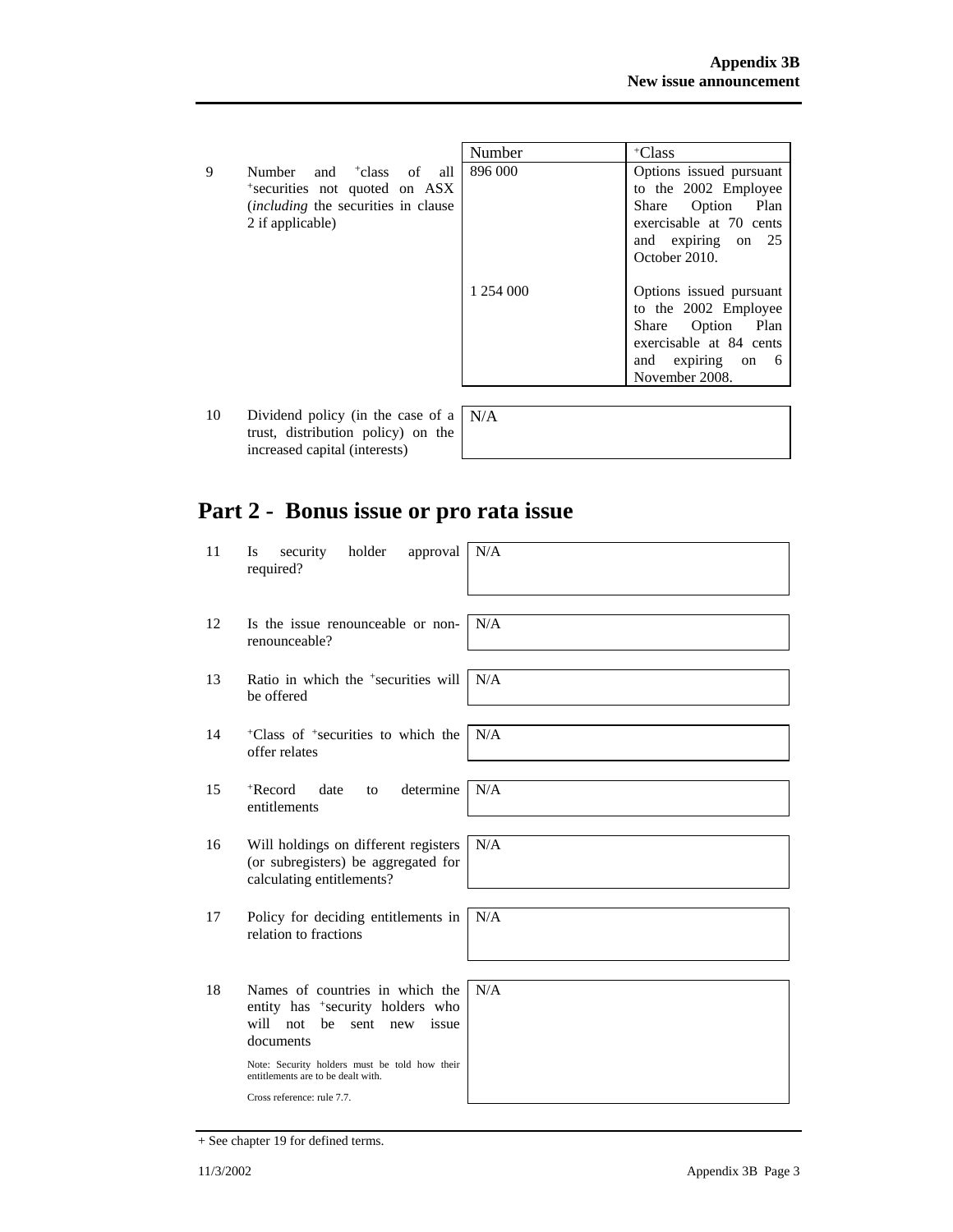#### **Appendix 3B New issue announcement**

| 19 | date<br>for<br>of<br>Closing<br>receipt<br>acceptances or renunciations                                                                                                 | N/A |
|----|-------------------------------------------------------------------------------------------------------------------------------------------------------------------------|-----|
| 20 | Names of any underwriters                                                                                                                                               | N/A |
| 21 | Amount of any underwriting fee or<br>commission                                                                                                                         | N/A |
| 22 | Names of any brokers to the issue                                                                                                                                       | N/A |
| 23 | Fee or commission payable to the<br>broker to the issue                                                                                                                 | N/A |
| 24 | any handling fee<br>Amount of<br>payable to brokers who lodge<br>acceptances or renunciations on<br>behalf of <sup>+</sup> security holders                             | N/A |
| 25 | If the issue is contingent on<br>*security holders'<br>approval, the<br>date of the meeting                                                                             | N/A |
| 26 | Date entitlement and acceptance<br>form and prospectus or Product<br>Disclosure Statement will be sent to<br>persons entitled                                           | N/A |
| 27 | If the entity has issued options, and<br>the terms entitle option holders to<br>participate on exercise, the date on<br>which notices will be sent to option<br>holders | N/A |
| 28 | Date rights trading will begin (if $N/A$<br>applicable)                                                                                                                 |     |
| 29 | Date rights trading will end (if<br>applicable)                                                                                                                         | N/A |
| 30 | How do <sup>+</sup> security holders sell their<br>entitlements<br>in full through<br>a<br>broker?                                                                      | N/A |
| 31 | How do <sup>+</sup> security holders sell part<br>of their entitlements through a<br>broker and accept for the balance?                                                 | N/A |

<sup>+</sup> See chapter 19 for defined terms.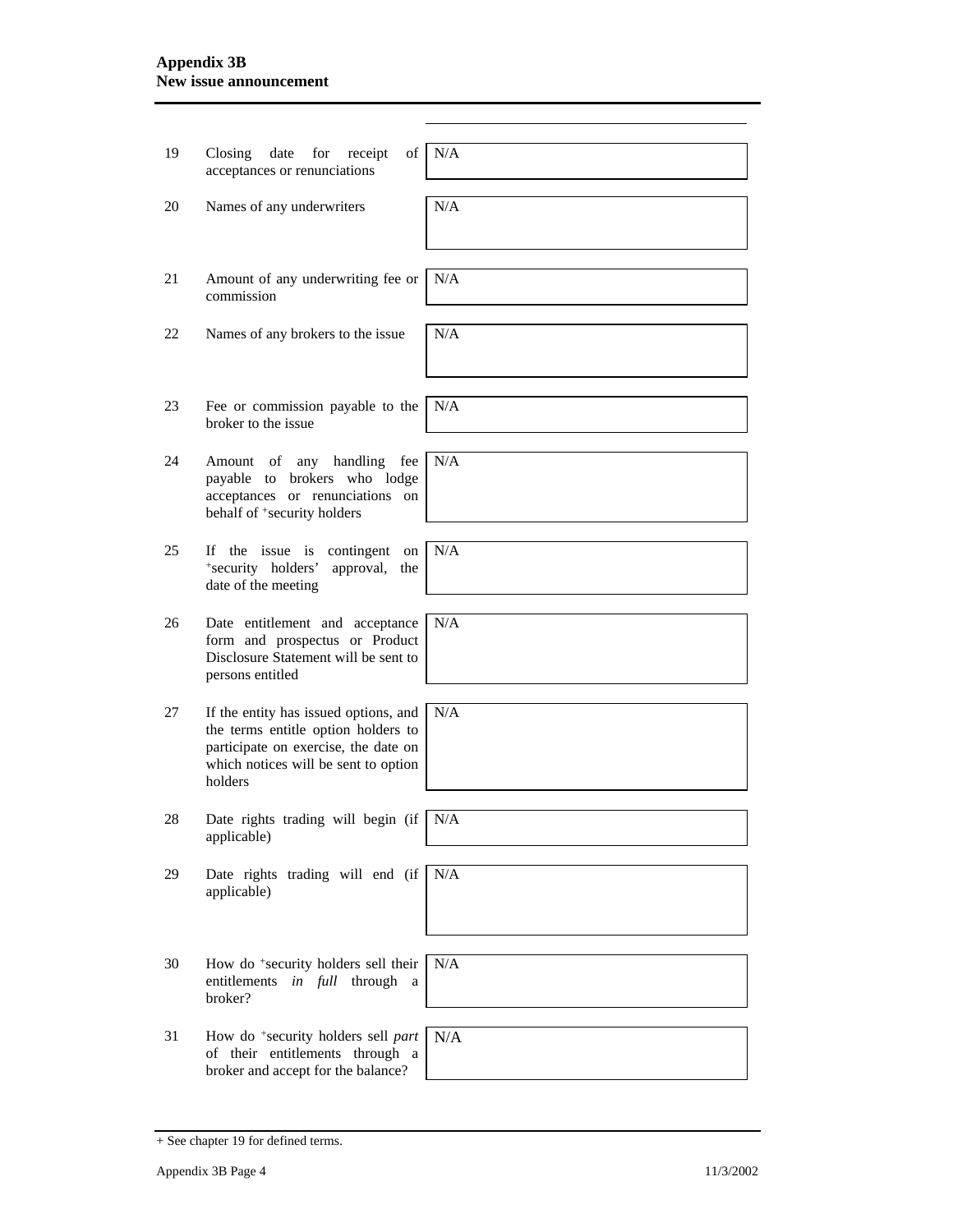32 How do +security holders dispose of their entitlements (except by sale through a broker)?

33 +Despatch date N/A

| N/A |  |  |  |
|-----|--|--|--|
|     |  |  |  |
|     |  |  |  |

## **Part 3 - Quotation of securities**

*You need only complete this section if you are applying for quotation of securities* 

- 34 Type of securities (*tick one*)
- (a) Securities described in Part 1
- 

(b) All other securities

Example: restricted securities at the end of the escrowed period, partly paid securities that become fully paid, employee incentive share securities when restriction ends, securities issued on expiry or conversion of convertible securities

#### **Entities that have ticked box 34(a)**

#### **Additional securities forming a new class of securities**

*(If the additional securities do not form a new class, go to 43)* 

*Tick to indicate you are providing the information or documents*

| ٦<br>۰,<br>-<br>- |  |
|-------------------|--|
|                   |  |
|                   |  |

35 If the +securities are +equity securities, the names of the 20 largest holders of the additional <sup>+</sup>securities, and the number and percentage of additional <sup>+</sup>securities held by those holders

|--|

If the  $+$ securities are  $+$ equity securities, a distribution schedule of the additional  $+$ securities setting out the number of holders in the categories 1 - 1,000 1,001 - 5,000 5,001 - 10,000 10,001 - 100,000 100,001 and over

37 A copy of any trust deed for the additional +securities

*(now go to 43)* 

<sup>+</sup> See chapter 19 for defined terms.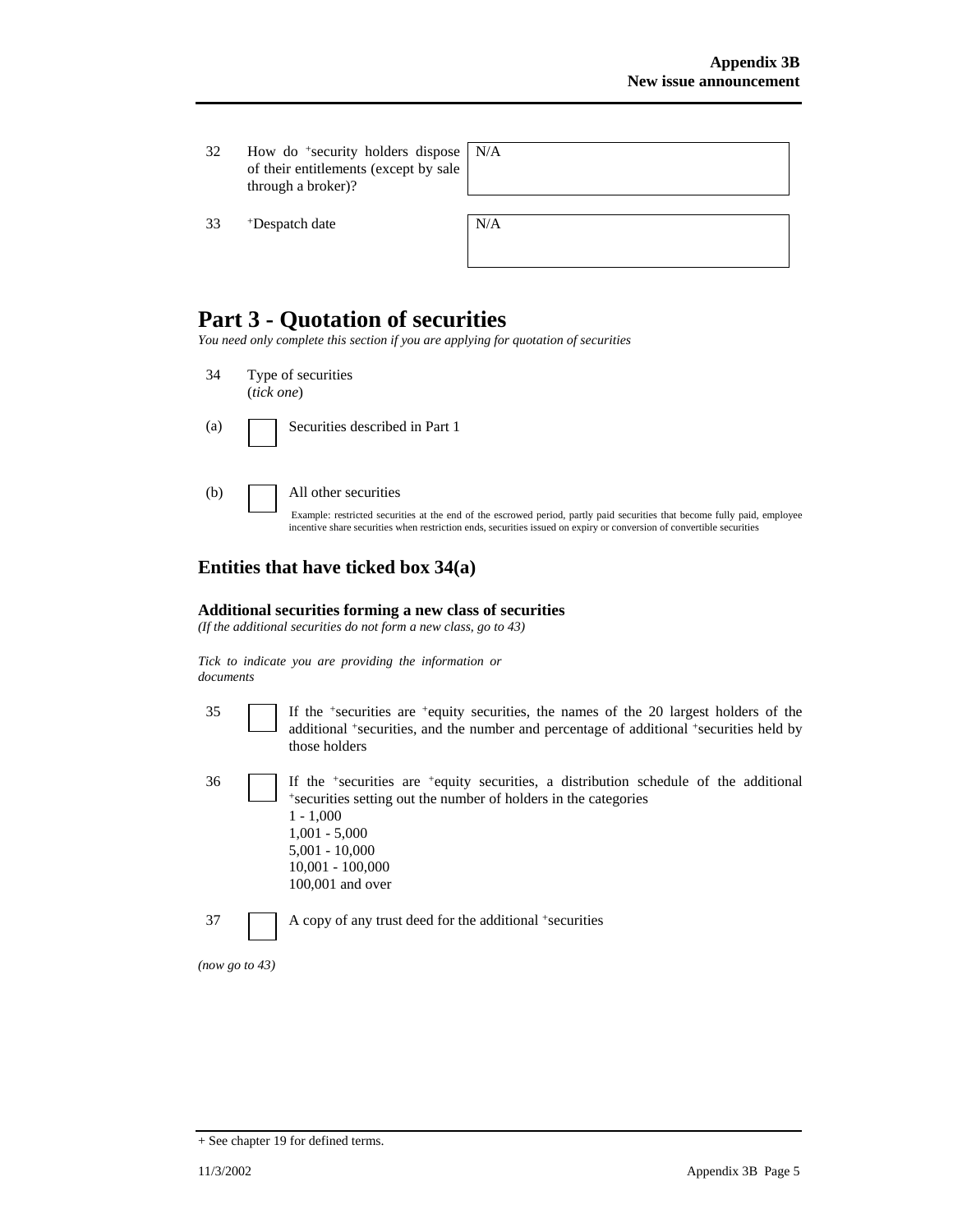#### **Entities that have ticked box 34(b)**

- 38 Number of securities for which +quotation is sought
- 39 Class of +securities for which quotation is sought
- 40 Do the +securities rank equally in all respects from the date of allotment with an existing <sup>+</sup>class of quoted +securities?

If the additional securities do not rank equally, please state:

- the date from which they do
- the extent to which they participate for the next dividend, (in the case of a trust, distribution) or interest payment
- the extent to which they do not rank equally, other than in relation to the next dividend, distribution or interest payment
- 41 Reason for request for quotation now

Example: In the case of restricted securities, end of restriction period

(if issued upon conversion of another security, clearly identify that other security)

|    |                                                                                                                                  | Number | Class |
|----|----------------------------------------------------------------------------------------------------------------------------------|--------|-------|
| 42 | Number and <sup>+</sup> class of all <sup>+</sup> securities<br>quoted on ASX ( <i>including</i> the<br>securities in clause 38) |        |       |
|    |                                                                                                                                  |        |       |

*(now go to 43)* 

<sup>+</sup> See chapter 19 for defined terms.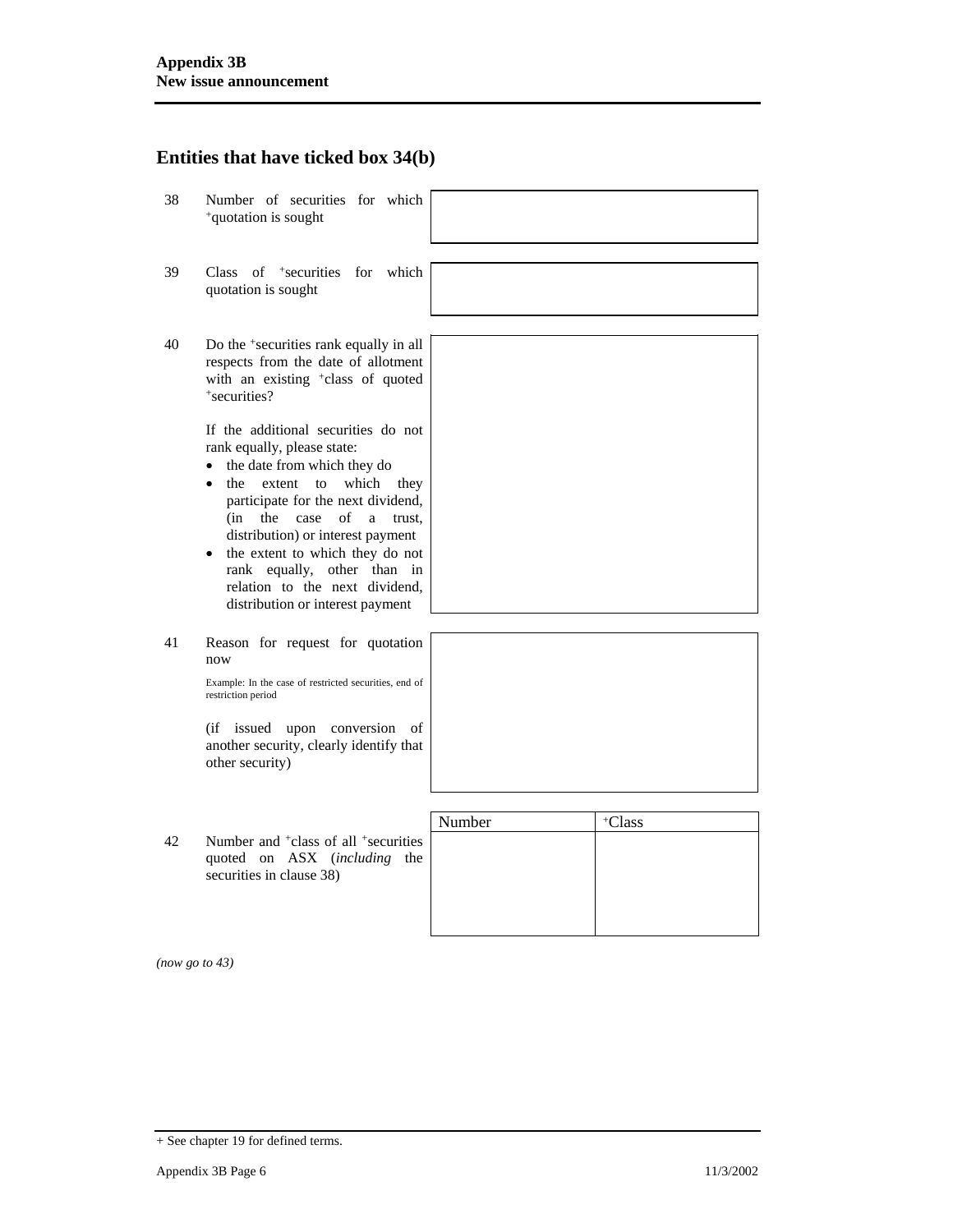#### **All entities**

#### **Fees**

43 Payment method (tick one)

| Cheque attached                                                                                                                                                                |
|--------------------------------------------------------------------------------------------------------------------------------------------------------------------------------|
| Electronic payment made<br>Note: Payment may be made electronically if Appendix 3B is given to ASX electronically at the same time.                                            |
| Periodic payment as agreed with the home branch has been arranged<br>Note: Arrangements can be made for employee incentive schemes that involve frequent issues of securities. |

#### **Quotation agreement**

- 1 +Quotation of our additional +securities is in ASX's absolute discretion. ASX may quote the +securities on any conditions it decides.
- 2 We warrant the following to ASX.
	- The issue of the +securities to be quoted complies with the law and is not for an illegal purpose.
	- There is no reason why those +securities should not be granted +quotation.
	- An offer of the <sup>+</sup>securities for sale within 12 months after their issue will not require disclosure under section 707(3) or section 1012C(6) of the Corporations Act.

Note: An entity may need to obtain appropriate warranties from subscribers for the securities in order to be able to give this warranty

- Section 724 or section 1016E of the Corporations Act does not apply to any applications received by us in relation to any +securities to be quoted and that no-one has any right to return any +securities to be quoted under sections 737, 738 or 1016F of the Corporations Act at the time that we request that the +securities be quoted.
- We warrant that if confirmation is required under section 1017F of the Corporations Act in relation to the +securities to be quoted, it has been provided at the time that we request that the +securities be quoted.
- If we are a trust, we warrant that no person has the right to return the +securities to be quoted under section 1019B of the Corporations Act at the time that we request that the +securities be quoted.

<sup>+</sup> See chapter 19 for defined terms.